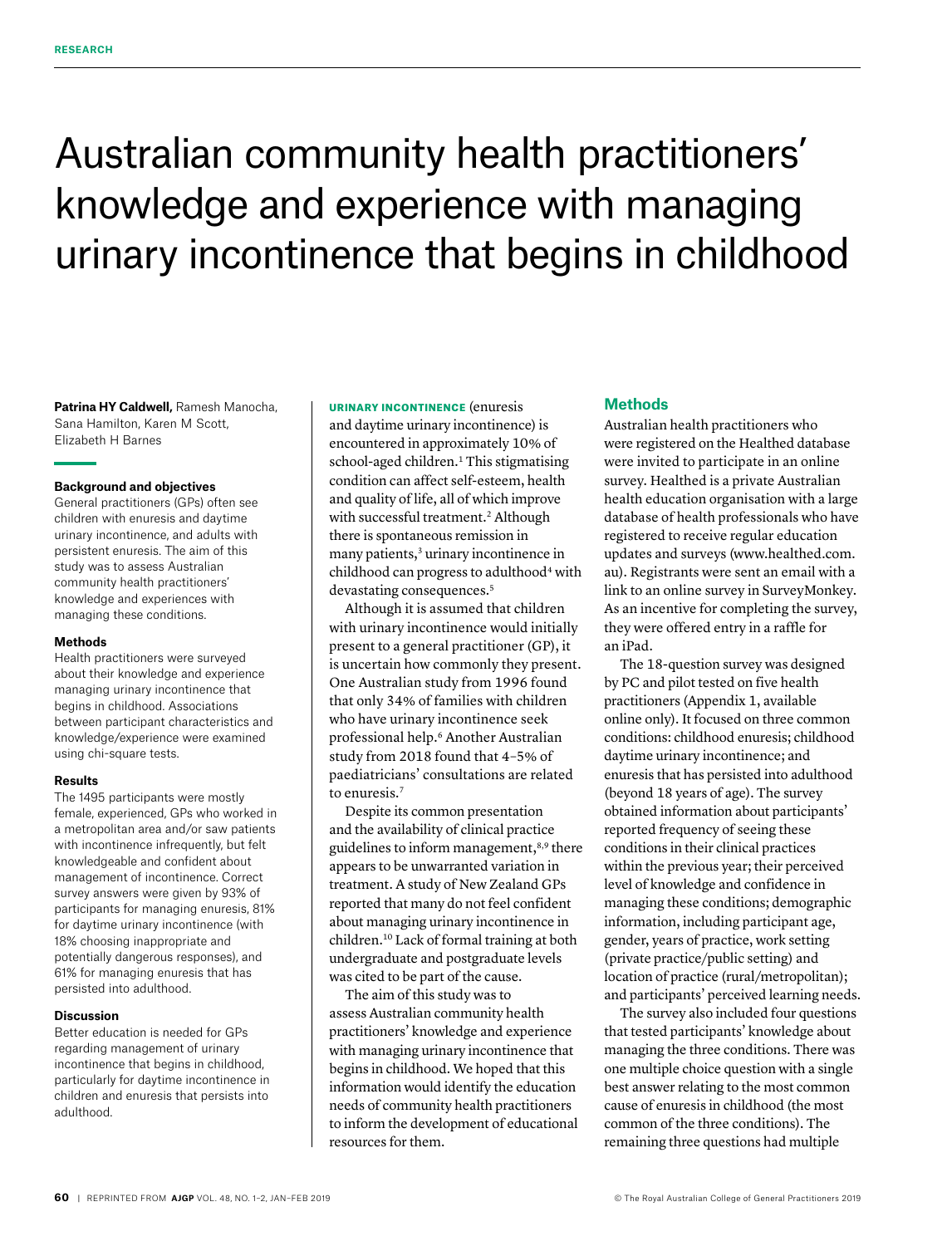answer options about first-line treatments for each of the three conditions (where there were multiple correct answer combinations).

The recommendations of the International Children's Continence Society<sup>11,12</sup> were used to determine the correct answers. Urotherapy (ie education and advice about fluids, diet, toileting practice, and bladder and bowel habits) was accepted as a correct answer for the management of all types of urinary incontinence, and nappies or pads were also accepted as correct as long as they were not the only option chosen. There was an ideal answer for each of the three condtions:

- **•** urotherapy and enuresis alarm training for childhood enuresis (where an enuresis alarm, triggered by the child's wetting, is used to train the child to eventually withhold urination or wake to void when their bladder is full during sleep)
- **•** urotherapy for childhood daytime urinary incontinence
- **•** urotherapy and desmopressin (a synthetic vasopressin that reduces the total overnight urine production) for enuresis that has persisted into adulthood.

However, other reasonable answers were also accepted as correct. For example, in the first-line management of children with enuresis, acceptable correct answers included: urotherapy, either alone or in combination with enuresis alarm therapy; nappies in combination with urotherapy and/or enuresis alarm therapy; and desmopressin, but only if alarm training was also chosen.

However, any answer that included tricyclic antidepressants as first-line management was considered incorrect. Tricyclic antidepressants are no longer recommended as first-line therapy because of the potential risk of side effects, and the availability of more effective treatments. Although urotherapy is the recommended first-line management for childhood daytime urinary incontinence, we also accepted anticholinergics as a correct answer as they are a recommended treatment for overactive bladder, which is a common cause for daytime urinary

incontinence in children. As there is little guidance about the first-line management of enuresis that has persisted into adulthood,13–15 we decided that any of the following answers was correct, on the basis of available evidence: urotherapy, alarm training or desmopressin, alone or in combination.

The survey data were de-identified and entered into a database for analysis. Demographic data were described by frequencies and percentages. Associations between participant demographics and responses to knowledge questions were examined using chi-square tests.

## **Results**

## **Demographics**

The survey was emailed to the 17,361 health practitioners registered on the Healthed database in December 2016, with 1495 (8.6%) completing the survey (Table 1). Most respondents were female (84%), aged ≥45 years (70%), had ≥10 years in clinical practice (78%) and worked in a metropolitan area (69%). Most were GPs (67%), with 30% nurses and 3.1% participants employed in other healthcare professions (eg pharmacists, psychologists, allied health professionals or complementary medicine practitioners).

#### **Frequency of seeing incontinence in their practices**

Most participants reported seeing patients with urinary incontinence infrequently. In the frequency category of 'seen ≥1 patient per month', 10% of participants reported seeing children with enuresis, 6% saw children with daytime urinary incontinence, and 1.1% saw enuresis that persisted into adulthood. In the previous year, 84% of participants had not seen any patients with enuresis that persisted into adulthood.

## **Perceived knowledge and confidence with managing urinary incontinence**

Most participants perceived that they were knowledgeable about managing childhood urinary incontinence (Table 2): 88% reported being slightly or very knowledgeable about managing childhood enuresis and 75% reported being slightly or very knowledgeable about managing

childhood daytime urinary incontinence. Participants reported being least knowledgeable about managing enuresis that has persisted into adulthood: 63% reported that they were not knowledgeable about managing this condition. Participants' confidence in managing these conditions was similar but slightly less than their reported knowledge: 77% reported being somewhat or very confident about managing childhood enuresis, 62% about managing childhood daytime urinary incontinence and 31% about managing adult enuresis.

#### **Knowledge about cause of bedwetting**

Although childhood enuresis was the most common of the three incontinence

## **Table 1. Participant demographics (n = 1495\*)**

|                                                | n (%)     |
|------------------------------------------------|-----------|
| Gender                                         |           |
| Female                                         | 1251 (84) |
| Male                                           | 238 (16)  |
| Age (years)                                    |           |
| < 35                                           | 130 (9)   |
| $35 - 44$                                      | 315 (21)  |
| $45 - 54$                                      | 410 (28)  |
| $>55+$                                         | 634 (43)  |
| <b>Years of practice</b>                       |           |
| $0 - 4$                                        | 118 (8)   |
| $5 - 9$                                        | 207 (14)  |
| >10                                            | 1158 (78) |
| Profession                                     |           |
| General practitioner                           | 996 (67)  |
| Nurse/midwife                                  | 446 (30)  |
| Other                                          | 47 (3)    |
| <b>Practice location</b>                       |           |
| Metropolitan                                   | 1023 (69) |
| Rural/remote                                   | 465 (31)  |
| *Missina responses for each auestion have been |           |

*excluded from the denominator*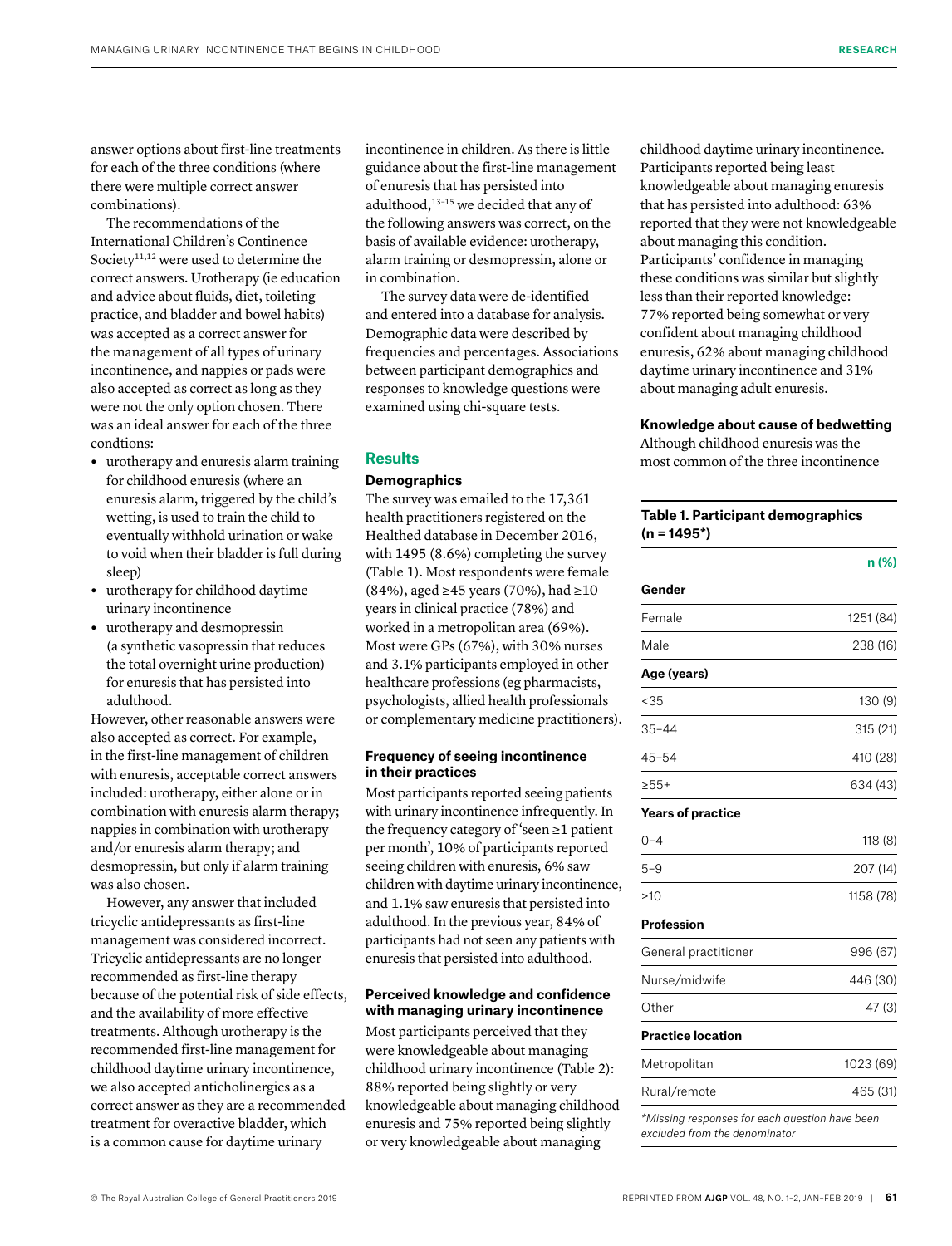conditions seen by participants, less than half (48%) correctly identified the most common cause of enuresis in children as abnormal physiology of sleep and bladder function. Thirty-four per cent of participants thought the most common cause was a delay in developing toileting skills, 10% attributed it to psychological causes, 2% thought it was most commonly caused by a child's unwillingness to get out of bed to void, and 6% reported not knowing the answer.

## **Participant choice of first-line management for incontinence**

For the questions with multiple answer options about first-line management of the three conditions, most participants gave a correct answer (Table 3): 93% selected a correct response for childhood enuresis, 81% for childhood daytime urinary incontinence, and 61% for enuresis that has persisted into adulthood. For treatments for childhood enuresis, 49% chose enuresis alarm therapy (the recommended first-line

management), 8% chose desmopressin (an alternative first-line management in certain situations where alarm training is contraindicated) and 2% chose tricyclic antidepressants (a treatment that had previously been used for managing enuresis, but is no longer recommended as first-line therapy).

The first-line treatment for daytime urinary incontinence was less well understood. Eight per cent of participants chose desmopressin, 7% chose enuresis alarm therapy and 2% chose tricyclic antidepressants, all of which are treatments for bedwetting and inappropriate for treating daytime urinary incontinence. First-line treatment for enuresis that has persisted into adulthood was even less well understood. Participants more commonly chose medication (such as desmopressin, tricyclic antidepressants and anticholinergics) as a first-line therapy for managing adult enuresis (Table 3): 27% chose anticholinergics as first-line therapy, although anticholinergics are

used for treating overactive bladder and daytime urinary incontinence; 17% chose desmopressin and 13% chose alarm training.

## **Association between respondent characteristics and correct answers**

For first-line management of childhood urinary incontinence (enuresis and daytime incontinence), participants who were female, aged <55 years, and worked as a GP were more likely to choose a correct response, but there was no association with practice location, years of practice and frequency of seeing patients with these conditions (Table 4). Those who reported being knowledgeable about managing each condition were more likely to choose a correct response for that condition.

However, for first-line management of enuresis that has persisted into adulthood, participants who were female, worked as a GP and were practising in a metropolitan location were more likely to choose a correct response, whereas age and years

| Table 2. Participants' perceived knowledge and confidence in managing urinary incontinence |  |  |  |
|--------------------------------------------------------------------------------------------|--|--|--|
|                                                                                            |  |  |  |

|                                                          | <b>Perceived knowledge</b>             |                                             |                                         | <b>Confidence</b>                   |                                          |                                      |  |
|----------------------------------------------------------|----------------------------------------|---------------------------------------------|-----------------------------------------|-------------------------------------|------------------------------------------|--------------------------------------|--|
|                                                          | <b>Not</b><br>knowledgeable<br>$n$ (%) | <b>Slightly</b><br>knowledgeable<br>$n$ (%) | <b>Verv</b><br>knowledgeable<br>$n$ (%) | <b>Not</b><br>confident<br>$n (\%)$ | <b>Somewhat</b><br>confident<br>$n (\%)$ | <b>Verv</b><br>confident<br>$n (\%)$ |  |
| <b>Children with bedwetting</b>                          | 182 (12)                               | 1092 (74)                                   | 194 (13)                                | 334 (23)                            | 958 (65)                                 | 192 (13)                             |  |
| <b>Children with</b><br>daytime wetting                  | 360 (25)                               | 1029 (70)                                   | 76 (5)                                  | 559 (38)                            | 852 (56)                                 | 68 (5)                               |  |
| <b>Adults with bedwetting</b><br>that began in childhood | 921 (63)                               | 511 (35)                                    | 32(2)                                   | 1021 (69)                           | 432 (29)                                 | 26(2)                                |  |

#### **Table 3. Participants' reported first-line management for incontinence conditions\***

|                                                          | Urotherapy % | <b>Enuresis</b><br>alarm % | <b>Anticholinergics %</b> | <b>Desmopressin %</b> | <b>Tricyclics %</b> | <b>Nappies</b><br>or pads % | <b>Correct</b><br>answer % |
|----------------------------------------------------------|--------------|----------------------------|---------------------------|-----------------------|---------------------|-----------------------------|----------------------------|
| <b>Children with bedwetting</b>                          | 95           | 49                         | 3                         | 8                     | 2                   | 26                          | 93                         |
| <b>Children with daytime</b><br>wetting                  | 95           |                            |                           | 8                     |                     | 28                          | 81                         |
| <b>Adults with bedwetting</b><br>that began in childhood | 82           | 13                         | 27                        | 17                    | 13                  | 26                          | 61                         |

*\*Participants could choose more than one response, so percentages do not sum to 100*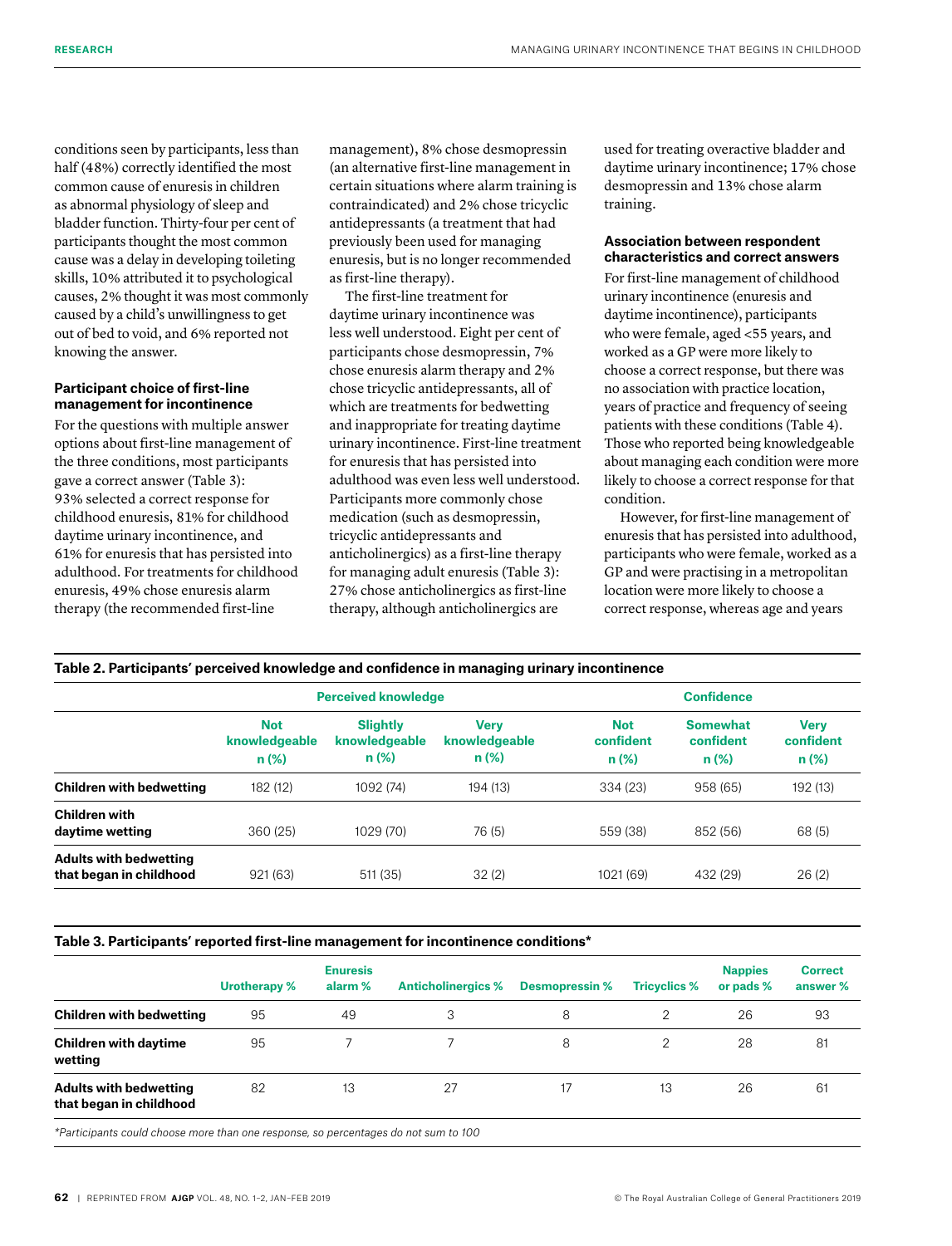|                                                      | <b>Management of</b><br>nocturnal enuresis |                               |           | <b>Management of daytime</b><br>urinary incontinence |           | <b>Management of adult</b><br>nocturnal enuresis |  |
|------------------------------------------------------|--------------------------------------------|-------------------------------|-----------|------------------------------------------------------|-----------|--------------------------------------------------|--|
| <b>Participant characteristic</b>                    | % correct                                  | P value<br><b>OR (95% CI)</b> | % correct | P value<br><b>OR (95% CI)</b>                        | % correct | P value<br><b>OR (95% CI)</b>                    |  |
| Gender                                               |                                            | $P = 0.015$                   |           | P < 0.0001                                           |           | $P = 0.0019$                                     |  |
| Female                                               | 94                                         | $1.00$ (ref)                  | 84        | 1.00 (ref)                                           | 62        | $1.00$ (ref)                                     |  |
| Male                                                 | 90                                         | 0.55(0.34, 0.90)              | 70        | 0.45(0.33, 0.62)                                     | 52        | 0.64(0.49, 0.85)                                 |  |
| Age (years)                                          |                                            | $P = 0.0009$                  |           | $P = 0.013$                                          |           | $P = 0.19$                                       |  |
| < 55                                                 | 95                                         | $1.00$ (ref)                  | 84        | $1.00$ (ref)                                         | 62        | $1.00$ (ref)                                     |  |
| $\geq 55$                                            | 91                                         | 0.49(0.33, 0.75)              | 79        | 0.71(0.55, 0.93)                                     | 59        | 0.87(0.70, 1.07)                                 |  |
| Years of practice                                    |                                            | $P = 0.19$                    |           | $P = 0.74$                                           |           | $P = 0.95$                                       |  |
| $0 - 4$                                              | 96                                         | $1.00$ (ref)                  | 82        | $1.00$ (ref)                                         | 59        | $1.00$ (ref)                                     |  |
| $5 - 9$                                              | 96                                         | 0.97(0.32, 2.98)              | 83        | 1.06 (0.59, 1.93)                                    | 61        | 1.07 (0.67, 1.69)                                |  |
| $\geq 10$                                            | 93                                         | 0.57(0.23, 1.44)              | 81        | $0.92$ (0.56, 1.50)                                  | 61        | 1.06 (0.72, 1.56)                                |  |
| Profession                                           |                                            | P < 0.0001                    |           | $P = 0.023$                                          |           | P < 0.0001                                       |  |
| General practitioner                                 | 95                                         | $1.00$ (ref)                  | 82        | 1.00 (ref)                                           | 57        | $1.00$ (ref)                                     |  |
| Nurse/midwife                                        | 90                                         | 0.44(0.29, 0.69)              | 83        | 1.08 (0.81, 1.45)                                    | 70        | 1.75 (1.38, 2.22)                                |  |
| Other                                                | 79                                         | 0.18(0.08, 0.38)              | 66        | 0.44(0.23, 0.82)                                     | 53        | 0.85(0.47, 1.53)                                 |  |
| <b>Practice location</b>                             |                                            | $P = 0.65$                    |           | $P = 0.88$                                           |           | $P = 0.054$                                      |  |
| Metropolitan                                         | 93                                         | $1.00$ (ref)                  | 82        | $1.00$ (ref)                                         | 62        | $1.00$ (ref)                                     |  |
| Rural/remote                                         | 94                                         | 1.11 (0.71, 1.75)             | 81        | 0.98(0.74, 1.30)                                     | 57        | 0.80(0.64, 1.00)                                 |  |
| <b>Experience with this condition</b>                |                                            | $P = 0.33$                    |           | $P = 0.83$                                           |           | $P = 0.003$                                      |  |
| Seen <1 patient per month                            | 93                                         | $1.00$ (ref)                  | 82        | $1.00$ (ref)                                         | 61        | $1.00$ (ref)                                     |  |
| Seen ≥1 patient per month                            | 95                                         | 1.48 (0.67, 3.26)             | 81        | 0.94(0.54, 1.65)                                     | 25        | 0.21(0.07, 0.65)                                 |  |
| Reported knowledge about<br>managing this condition  |                                            | $P = 0.024$                   |           | $P = 0.30$                                           |           | $P = 0.26$                                       |  |
| Not knowledgeable                                    | 89                                         | 1.00 (ref)                    | 79        | 1.00 (ref)                                           | 63        | 1.00 (ref)                                       |  |
| Some knowledge                                       | 94                                         | 1.83 (1.08, 3.09)             | 83        | 1.22 (0.90, 1.65)                                    | 59        | 0.86(0.69, 1.07)                                 |  |
| Very knowledgeable                                   | 96                                         | 2.87 (1.23, 6.69)             | 86        | 1.53 (0.77, 3.04)                                    | 53        | 0.68(0.34, 1.38)                                 |  |
| Reported confidence about<br>managing this condition |                                            | $P = 0.0052$                  |           | $P = 0.59$                                           |           | $P = 0.0056$                                     |  |
| Not confident                                        | 90                                         | $1.00$ (ref)                  | 81        | 1.00 (ref)                                           | 64        | $1.00$ (ref)                                     |  |
| Somewhat confident                                   | 94                                         | 1.86 (1.19, 2.91)             | 82        | 1.10 (0.84, 1.45)                                    | 56        | 0.74(0.59, 0.93)                                 |  |
| Very confident                                       | 96                                         | 3.00 (1.30, 6.90)             | 78        | 0.84(0.45, 1.54)                                     | 42        | $0.42$ (0.19, 0.92)                              |  |
| CI, confidence interval; OD, odds ratio              |                                            |                               |           |                                                      |           |                                                  |  |

## **Table 4. Association between participant characteristics and correct answers about first-line management**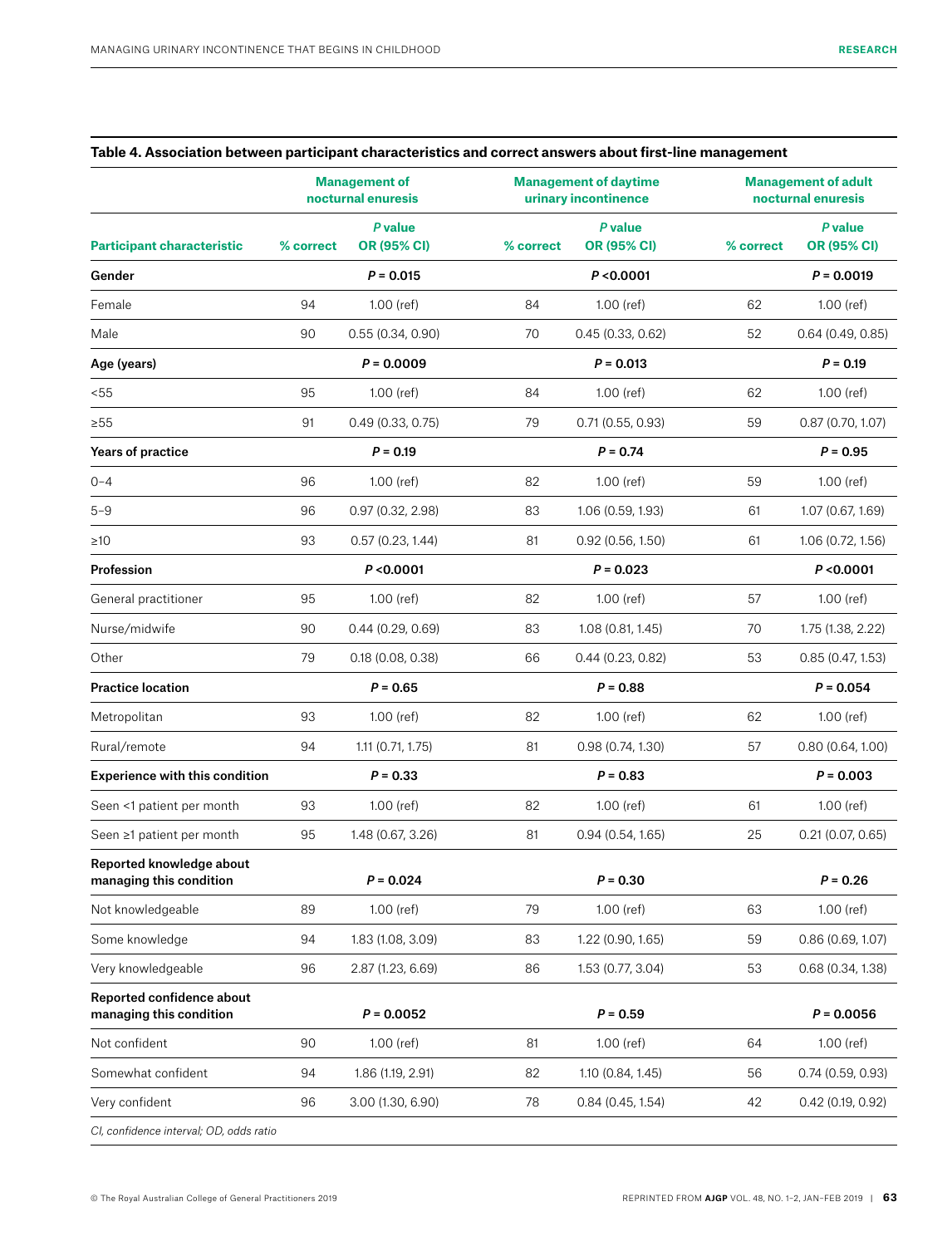of practice made no difference. Those who reported a higher frequently of seeing patients with enuresis that has persisted into adulthood, and those who reported being more knowledgeable and confident with managing this condition, were sometimes less likely to choose a correct response.

## **Discussion**

Most survey respondents had seen children with enuresis, and at least half had seen children with daytime urinary incontinence in the previous year. However, very few had seen patients with enuresis that had persisted into adulthood. This could be because adult enuresis is less common than childhood enuresis (occurring in about 2% of adults),<sup>16</sup> or because adults with enuresis may not be aware that treatments are available.<sup>5</sup> It could also be because of the stigmatising nature of the condition, with adults being too embarrassed to seek professional help for their problem. One study found that 20% of adults with persistent enuresis have never consulted a doctor about their problem.<sup>17</sup>

The majority of participants were female, aged ≥45 years, had ≥10 years in clinical practice, worked in a metropolitan area and were GPs. This is consistent with the demographics of health practitioners registered on the Healthed database, which has a focus on women and children's health. The association between female gender, employment as a GP and choice of correct answers for the knowledge questions may reflect the interest that female health practitioners have in conditions such as urinary incontinence that begins in childhood. It may also reflect the parents' preference for seeking help for their child from female GPs, who are perceived to be more empathetic.<sup>18</sup>

Although almost all practitioners chose a correct first-line management response for childhood urinary incontinence, they were generally less knowledgeable about managing enuresis that has persisted into adulthood. The selection of some incorrect answers about first-line management, particularly for managing childhood daytime urinary incontinence, is concerning: some of the chosen options

are potentially harmful, such as the use of desmopressin for treating daytime urinary incontinence, which could cause hyponatraemia and seizures if given during the day without fluid restriction. Other options, such as enuresis alarms, are inappropriate in treating daytime urinary incontinence.

This study highlights the education needs of community health practitioners in regard to the management of urinary incontinence that begins in childhood. If not adequately addressed in childhood, urinary incontinence can progress to adulthood, increasing the risk of depression, low self-esteem and sleep disturbances,<sup>16</sup> and affecting lifestyle choices and quality of life.5

## **Limitations**

The response rate of this study is very low, despite the large number of participants. Our findings are likely to reflect the response of community health professionals who are more interested in urinary incontinence that begins in childhood, and may not necessarily be representative of all community health professionals. Therefore, the experience and knowledge of Australian community health professionals in managing childhood enuresis, childhood daytime urinary incontinence and enuresis that has persisted into adulthood in general may be lower than reported in this study.

## **Conclusions**

There is variability in Australian community health practitioners' knowledge about managing urinary incontinence that begins in childhood. There is a need to improve the education of Australian GPs and raise public awareness about this common but often neglected condition. There is also a need for more research to address the needs of adults with persistent enuresis.

#### **Authors**

Patrina HY Caldwell BMed, FRACP, PhD, Senior Staff Specialist Paediatrician, The Children's Hospital at Westmead, Sydney Children's Hospitals Network; Discipline of Child and Adolescent Health, University of Sydney, NSW. patrina.caldwell@health.nsw.gov.au

Ramesh Manocha MBBS, BSc (med), PhD, general practitioner, Healthed Pty Ltd, NSW.

Sana Hamilton BAppSc (nursing), MPH, Research Assistant, The Children's Hospital at Westmead, Sydney Children's Hospitals Network, NSW

Karen M Scott BEd, MA, PhD, Senior Lecturer, Discipline of Child and Adolescent Health, University of Sydney, NSW

Elizabeth H Barnes BAppSc, MStat, Research Fellow, NHMRC Clinical Trials Centre, The University of Sydney, NSW

Competing interests: RM reports that outside the submitted work, Ferring Pharmaceuticals occasionally participate in exhibitions at Healthed events, for which RM is CEO.

Funding: None.

Provenance and peer review: Not commissioned, externally peer reviewed.

## **Acknowledgement**

The authors wish to acknowledge the support of Healthed in this project (www.healthed.com.au).

#### **Declaration**

This paper contains a more detailed exploration of our work, which was published as an abstract in the Journal of Paediatrics and Child Health in the Special Issue: Abstracts for the RACP Congress 2017.19 A copyright exemption has been granted by the *Journal of Paediatrics and Child Health* for the authors to use parts of the published abstract in this article. (License Number 4415091217556; License date Aug 23 2018). Preliminary data from this project were presented as a poster presentation at the RACP Congress (2017), the 26th National Conference on Incontinence (2017) and as a poster presentation at the International Children's Continence Society Conference in Rome (2018).

#### **References**

- 1. von Gontard A, Heron J, Joinson C. Family history of nocturnal enuresis and urinary incontinence: Results from a large epidemiological study. J Urol 2011;185(6):2303–06. doi: 10.1016/j. iuro.2011.02.040.
- 2. Hägglöf B, Andrén O, Bergström E, Marklund L, Wendelius M. Self-esteem in children with nocturnal enuresis and urinary incontinence: Improvement of self-esteem after treatment. Eur Urol 1998;33 Suppl 3:16–19.
- 3. Forsythe WI, Redmond A. Enuresis and spontaneous cure rate. Study of 1129 enuretis. Arch Dis Child 1974;49(4):259–63.
- 4. Kuh D, Cardozo L, Hardy R. Urinary incontinence in middle aged women: Childhood enuresis and other lifetime risk factors in a British prospective cohort. J Epidemiol Community Health 1999;53(8):453–58.
- 5. Wilson GJ. The lived experience of bedwetting in young men living in Western Australia. Aust NZ Continence J 2014;20(4):188.
- 6. Bower WF, Moore KH, Shepherd RB, Adams RD. The epidemiology of childhood enuresis in Australia. Br J Urol 1996;78(4):602–06.
- 7. De S, Teixeira-Pinto A, Sewell JR, Caldwell PH. Prevalence, patient and consultation characteristics of enuresis in Australian paediatric practice. J Paediatr Child Health 2018;54(6):620–24. doi: 10.1111/jpc.13834.
- 8. Nunes VD, O'Flynn N, Evans J, Sawyer L, Guideline Development Group. Management of bedwetting in children and young people: Summary of NICE guidance. BMJ 2010;341:c5399. doi: 10.1136/bmj. c5399.